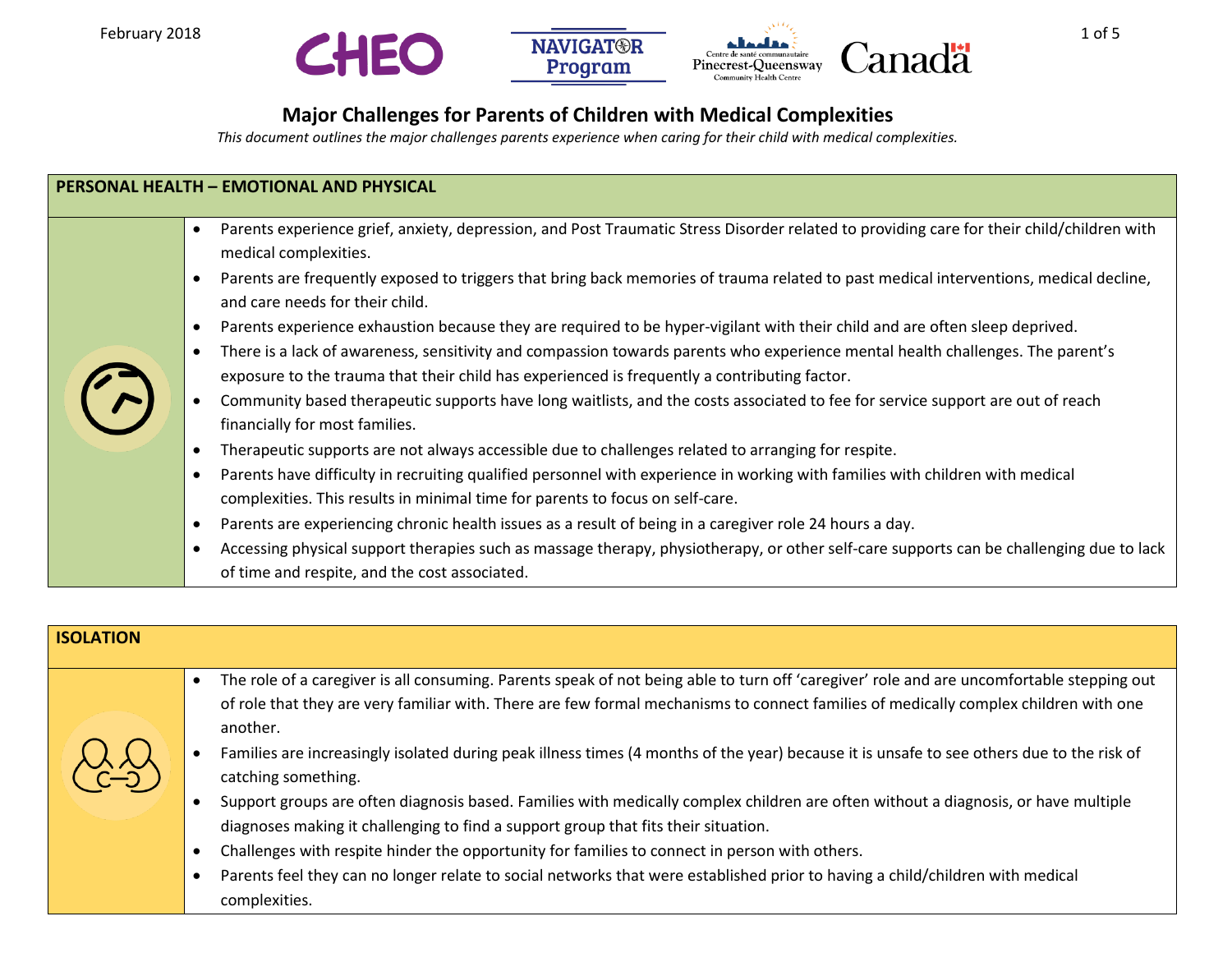

| <b>RESPITE - PAID CARE SUPPORT</b> |                                                                                                                                                                                                                                                                                                                                                                                                                                                                                                                                                                                                                                                                                                                                                                                                                                                                                                                                                                                                                                                                                              |  |
|------------------------------------|----------------------------------------------------------------------------------------------------------------------------------------------------------------------------------------------------------------------------------------------------------------------------------------------------------------------------------------------------------------------------------------------------------------------------------------------------------------------------------------------------------------------------------------------------------------------------------------------------------------------------------------------------------------------------------------------------------------------------------------------------------------------------------------------------------------------------------------------------------------------------------------------------------------------------------------------------------------------------------------------------------------------------------------------------------------------------------------------|--|
| 2                                  | Parents of children with medical complexities have difficulty recruiting qualified personnel with experience. Respite worker databanks<br>are not specific to children who are medically complex. There are only a limited number of workers who are qualified and have<br>experience with the medically fragile and technology dependent population.<br>Working with children with medical complexity requires specialized training such as nursing; therefore respite services are more costly.<br>There is a high turn-over rate for Nurses, as well Personal Support Workers (PSWs) due to the entry level nature of the position. This<br>makes it hard to retain consistent support.<br>Training workers requires lots of investment because of all of the unique needs inherent to medically complex children (equipment,<br>medication, record keeping, emergency protocols, etc.)<br>Parents have difficulty trusting someone else to provide consistent and vigilant care for their child.<br>Out of home respite facilities are unable to provide 1 on 1 support for 24hrs a day. |  |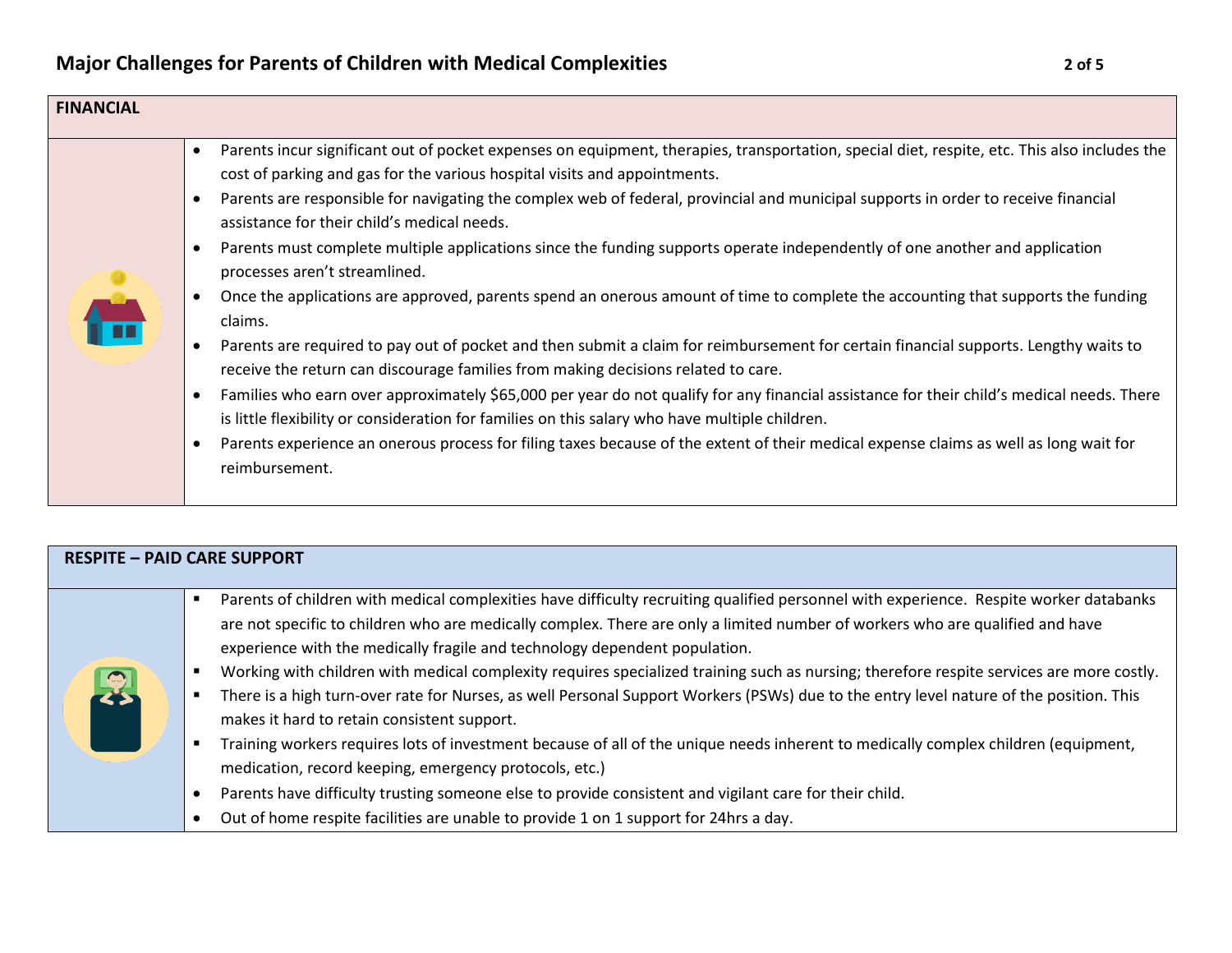| <b>DAYCARE - CHILDCARE</b> |                                                                                                                                                                                                                                                                                                                                                                                                                                                                                                                                                                                                                                                                                                                                                                                                                                 |
|----------------------------|---------------------------------------------------------------------------------------------------------------------------------------------------------------------------------------------------------------------------------------------------------------------------------------------------------------------------------------------------------------------------------------------------------------------------------------------------------------------------------------------------------------------------------------------------------------------------------------------------------------------------------------------------------------------------------------------------------------------------------------------------------------------------------------------------------------------------------|
| <b>BRANCH</b>              | Daycares are reluctant to accept a medically complex child because they become responsible for initiating requests for additional<br>supports such as enhanced staffing and training to accommodate that child.<br>When there is a daycare subsidy freeze, there is no funding available for additional supports and training. When this happens, children<br>with medical complexities cannot attend.<br>Existing programs specific to medically complex children do not operate at full time hours. This prevents the primary caregiver from<br>participating in full-time employment or education.<br>Parents are unable to afford daycare for any of their children because of the high cost of caring for a child with medical complexities.<br>This may result in the primary caregiver staying home with their children. |

| <b>SCHOOL</b> |                                                                                                                                                                                                                                                                                                                                                                                                                                                                                                                                                                                                                                                 |  |
|---------------|-------------------------------------------------------------------------------------------------------------------------------------------------------------------------------------------------------------------------------------------------------------------------------------------------------------------------------------------------------------------------------------------------------------------------------------------------------------------------------------------------------------------------------------------------------------------------------------------------------------------------------------------------|--|
| ala           | Nursing support in the school is not always reliable or consistent. Parents have to be available to attend to their child's needs at school,<br>or keep the child home in order to receive the required care.                                                                                                                                                                                                                                                                                                                                                                                                                                   |  |
|               | There is designated support for children transitioning into school through the Children's Treatment Centre. This is specific to children<br>with a physical disability that includes a motor deficit. Children who do not fall into this category do not receive any transition support.<br>Parents have to continuously advocate for their children as they face additional barriers and challenges in the school environment.<br>Challenges include:<br>Children with medical complexities who are in the mainstream school system are often placed in age specific classrooms as<br>А.<br>opposed to developmentally appropriate classrooms. |  |
|               | Children with medical complexities experience bullying and isolation from peers.                                                                                                                                                                                                                                                                                                                                                                                                                                                                                                                                                                |  |

| <b>RECREATION</b>           |                                                                                                                                                                                                                                                                                                                                                                                                                                                                                                                                                                        |
|-----------------------------|------------------------------------------------------------------------------------------------------------------------------------------------------------------------------------------------------------------------------------------------------------------------------------------------------------------------------------------------------------------------------------------------------------------------------------------------------------------------------------------------------------------------------------------------------------------------|
| The<br>$\frac{1}{\sqrt{2}}$ | There is a lack of accessible and inclusive activities and summer programs. Parents must make alternate arrangements during March<br>break, summer break, and other holidays as recreational activities are not an option.<br>Parents are looking for the space to connect through activity with their child/children outside of their caregiver role. Finances are often<br>a barrier to making this happen.<br>Parents have a desire to see inclusive programming that is available to both medically complex children and children with no medical<br>complexities. |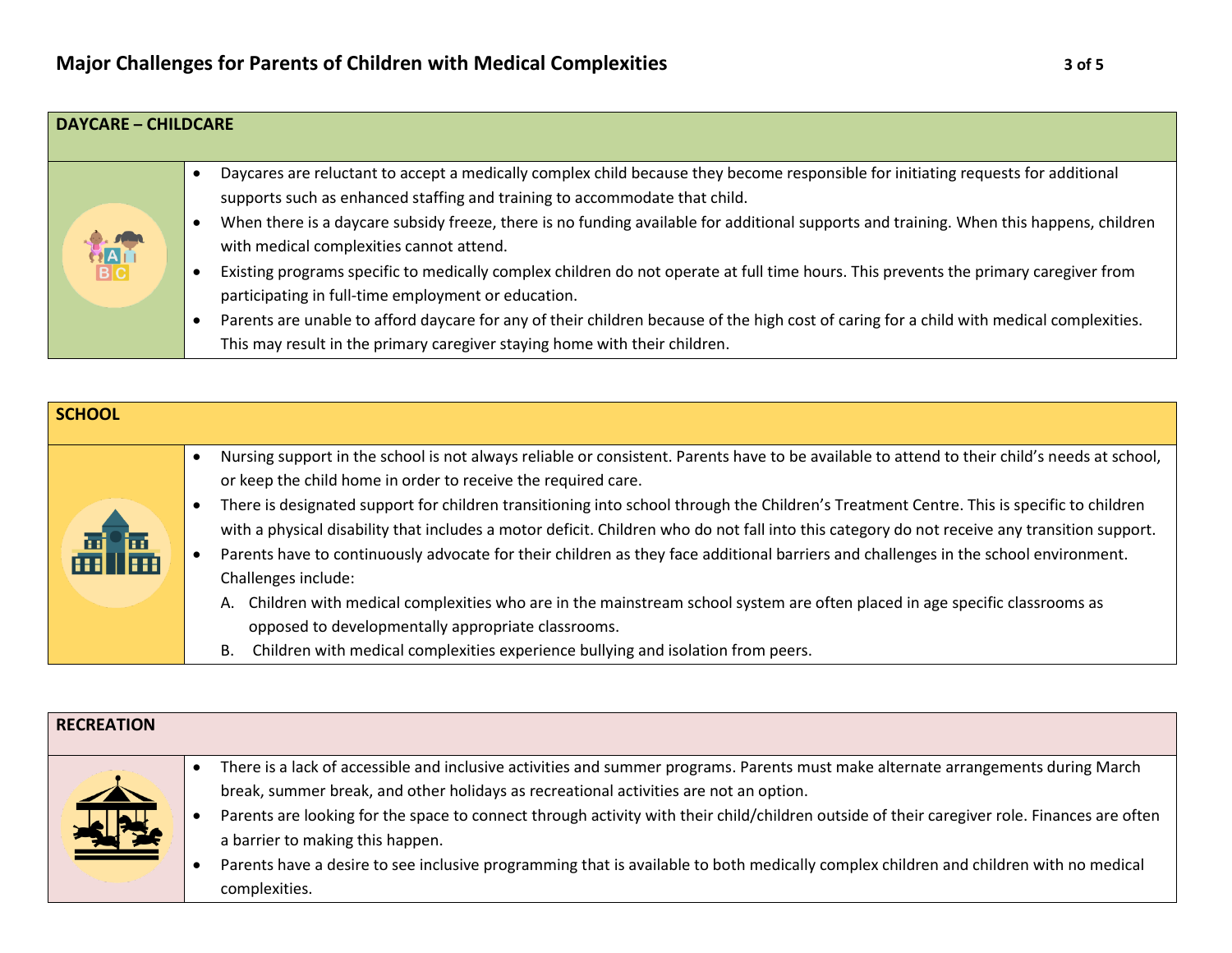| <b>EMPLOYMENT</b> |                                                                                                                                                                                                                                                                                                                                                                                                                                                                                                                                                                                                                                                                                                    |
|-------------------|----------------------------------------------------------------------------------------------------------------------------------------------------------------------------------------------------------------------------------------------------------------------------------------------------------------------------------------------------------------------------------------------------------------------------------------------------------------------------------------------------------------------------------------------------------------------------------------------------------------------------------------------------------------------------------------------------|
|                   | The primary caregiver is often unable to work because of the level of commitment to care and the unpredictability of the child's needs.<br>This includes numerous appointments and unplanned admissions.<br>There are numerous barriers which need to be addressed before a parent is even able to consider employment (see funding and<br>finances, respite, daycare, and school)<br>Parents looking for employment have difficulty finding a flexible employer or are reluctant to tell an employer of the unpredictability of<br>their child's care needs.<br>For those parents who are employed, there is an ongoing need to advocate for increased awareness and understanding with employer. |

| <b>FAMILY</b> |                                                                                                                                        |
|---------------|----------------------------------------------------------------------------------------------------------------------------------------|
|               | The care needs of medically complex children place strain on marital health, potentially leading to breakdown in marriage.             |
|               | Children may experience mental health challenges related to having a medically complex sibling.                                        |
| <b>Rep</b>    | Families are unable to access pro-social activities or mental health supports because of financial and accessibility barriers and time |
|               | constraints.                                                                                                                           |
|               | The care needs of medically complex children are so great that it doesn't leave much room for parents to just be parents.              |

| <b>HOUSING</b> |                                                                                                                                        |
|----------------|----------------------------------------------------------------------------------------------------------------------------------------|
|                | Parents experience challenges in securing affordable housing that will also meet the child's accessibility needs.                      |
|                | There are high costs to modify a home for a medically complex child and funding is not always available.                               |
|                | Parents experience challenges when living in a rental unit. Maintenance may not be up to date and healthy living conditions may not be |
|                | adequate for the child's medical needs. Parents have limited ability to modify the unit for accessibility.                             |
|                | There are lengthy waitlists for subsidized housing. Even more so for an accessible unit.                                               |
|                | When homes or rental units are not properly equipped, parents are risking injury by performing lifts themselves.                       |